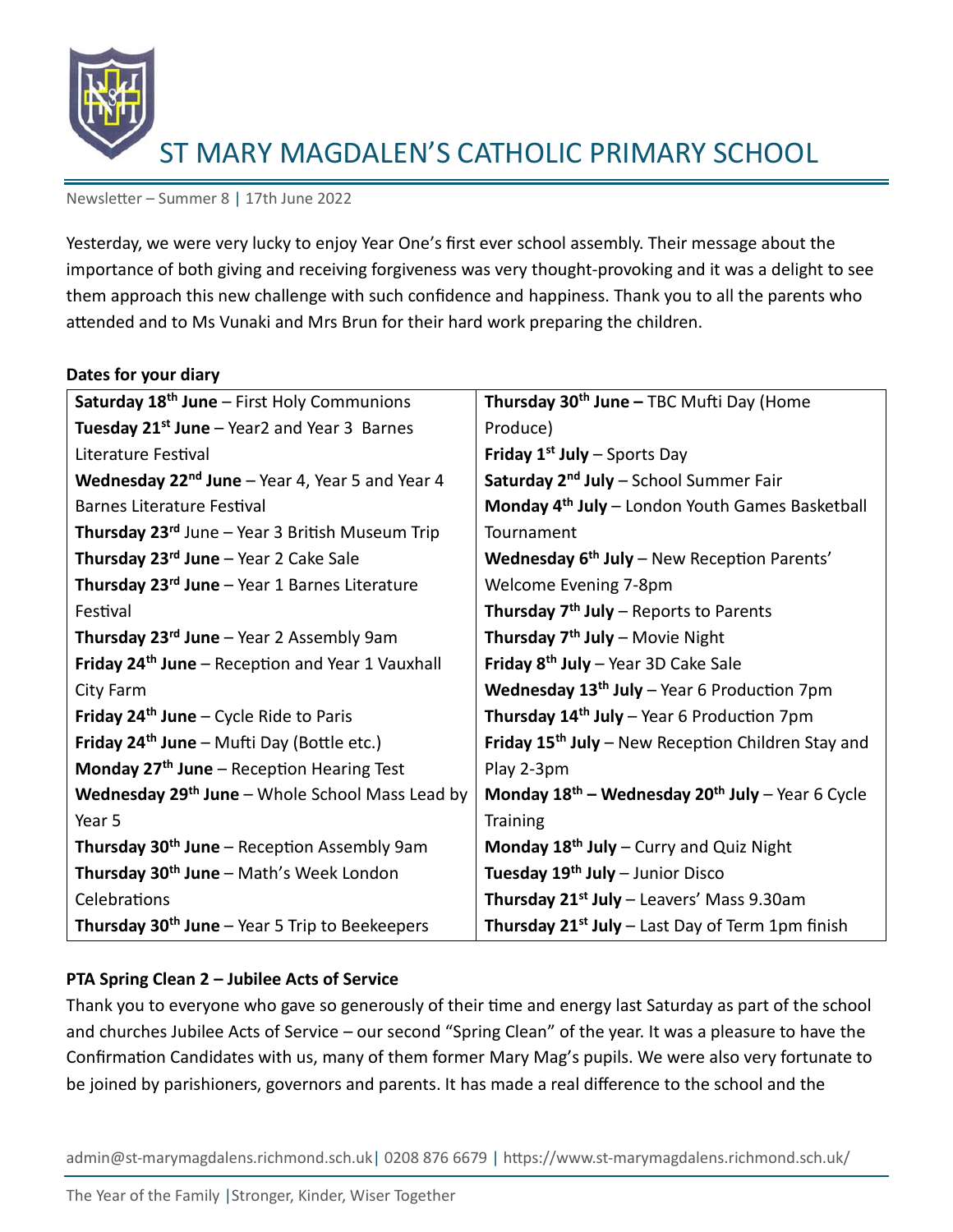children have enjoyed the additional space created this week. Thank you to Justin Black for all his hard work organising the event.

## **Pre-Loved Uniform Sale**

Thank you to Yolanda, Kirsty and Katie for running our pre-loved uniform sale again this week. It is great that we are able to re-use so many items of uniform and we raised £77! I know that we are also hoping to have a "Shoe Swap" so do drop off any donations if you have them.

## **Locality Sports**

This week some of our Year Six pupils took part in a locality sports event at Barn Elms. The event was organised by NS Sport as Borough Sports was sadly cancelled this year. The children competed in a range of track and field events and did a fantastic job coming second in the small school's group and fourth overall. And congratulations to Rosie O'Connell who came 3<sup>rd</sup> in the individual category. Well done to all those who participated and thank you to Anne Grech, Josh Desouza and Hassan for your help on the day.



# **Sports Day Postponed**

Unfortunately, the extreme weather today resulted in public health advice to postpone our sports day. Thank you for your understanding regarding this decision. Sports day will now be held on Friday 1st July. Children can be taken home after the event but we also understand that the change of timings mean that some children may have to stay at school and, as before, this can be booked via NS Sport. If you have booked for Friday 24th this will automatically be transferred to the 1st July. If we are unable to run sports day on the 1<sup>st</sup> then there is no alternative date and the competition will take place in smaller groups in school.

# **Maths Week London Celebration**

We are looking forward to celebrating Maths day on Thursday 30th June. Thank you to everyone who has volunteered to speak to the children about how maths is used in their job. We will be contacting you next week to confirm timings.

admin@st-marymagdalens.richmond.sch.uk| 0208 876 6679 | https://www.st-marymagdalens.richmond.sch.uk/